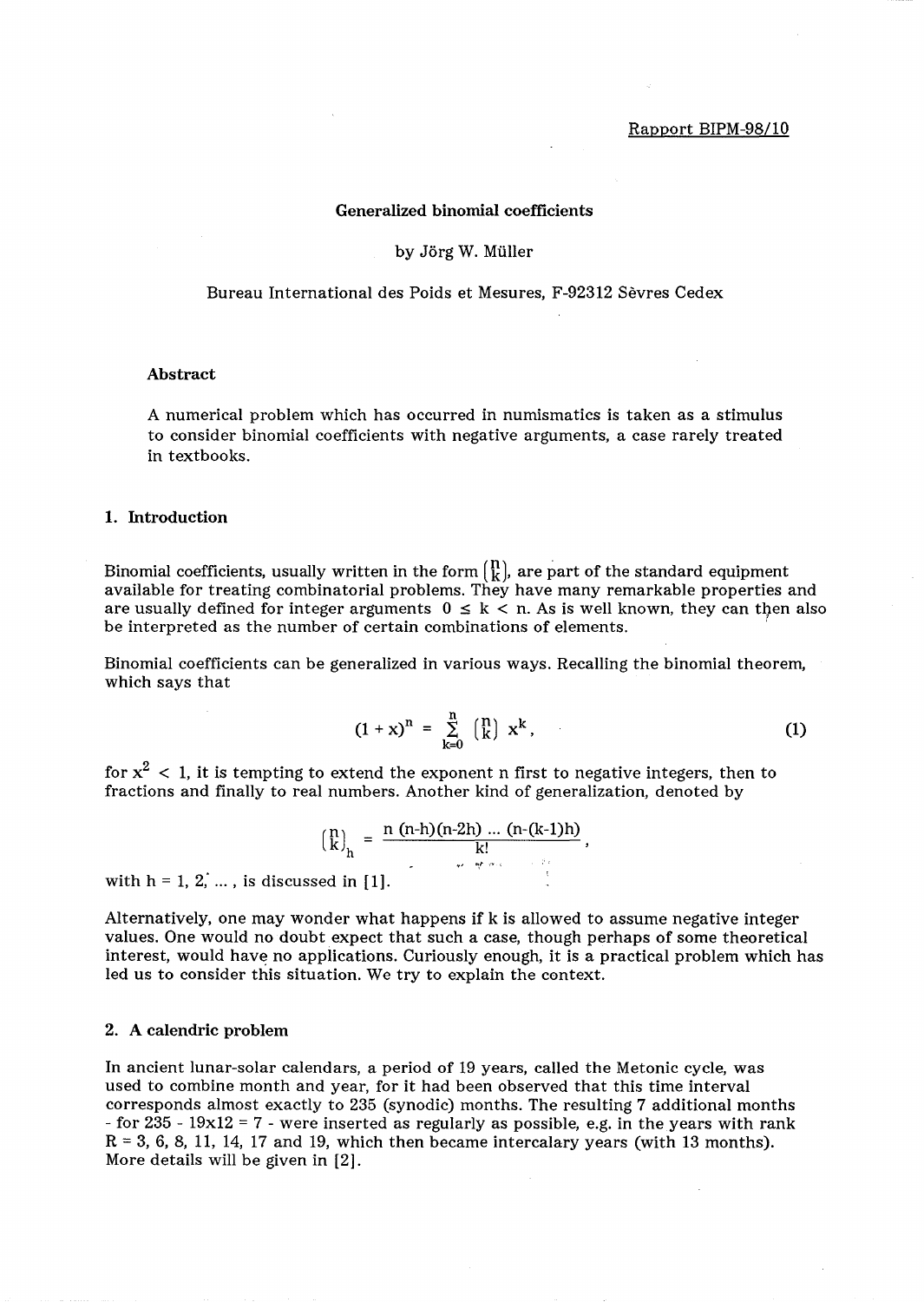At present, usually only a few of these intercalations are known to us by documents, for a specific city or region. The problem then arises to determine how far it is possible to reconstruct the whole cycle when only N of the 7 intercalations are known by their years.

It is not difficult to see that N known intercalary years can be arranged in  $\begin{pmatrix} 7 \\ N \end{pmatrix}$  different ways. However, a specific series of year intervals may correspond to several possible sequences of intercalary years. Thus, for example, the intervals D<sub>1</sub> = 5 and D<sub>2</sub> = 8 (in this order) are compatible with three sequences of intercalary ranks, namely  $R = 6$ , 11, 19, or 14, 19, 8, or 17, 3, 11, considering the periodicity of 19 years. The indicated interval sequence thus corresponds to  $m = 3$  possible Metonic cycles (with different time origins).

In this context, various questions can be asked, for example: How often can a given multiplicity m occur, if exactly N intercalary years are known? Let us denote this number by  $M_N(m)$ . The direct enumeration of all possible arrangements has allowed us to obtain values of M for various arguments N and m. It appears that, at least for  $2 \le N \le 7$  and  $1 \le m \le 6$ , the numbers found can all be described by the binomial coefficient

$$
M_N(m) = \begin{pmatrix} 6-m \\ N-2 \end{pmatrix}.
$$
 (2)

This is quite a surprising empirical result. Indeed, such a simple relation could not be expected since M depends on the exact form of the Metonic cycle as defined previously. For any other choice - for instance with year rank  $R = 5$  instead of  $R = 6$  as intercalary formula (2) becomes invalid, although the 7 intercalations would still be separated by 5 intervals of 3 years and 2 intervals of 2 years.

Let us discuss briefly some specific examples. The case N = 2 leads to  $M_2(m) = \begin{bmatrix} 0 & -m \\ 0 & n \end{bmatrix}$ , which can be shown to be 1, for  $1 \le m \le 6$ ; m = 7 does not occur. What happens if we apply the formula to  $N = 1$ ? Use of (2) leads to

$$
M_1(m) = \begin{pmatrix} 6-m \\ -1 \end{pmatrix}, \tag{2a}
$$

the interpretation of which is not obvious.

#### 3. Search for a mathematical issue

For questions involving binomial coefficients, a natural reaction is to look for advice from the writings of John Riordan. In [3], already on page 2, one finds a table of binomial coefficients  $\binom{\bm{\mathsf{n}}}{\bm{\mathsf{k}}}$  which includes negative valueš ot $\hat{\bm{\mathsf{n}}}$  (till -5). Unfortunately, no negative values of k are considered (always in our present notation). However, there is a remark (on page 1) saying that

" ... the boundary relations with combinatorial priority are the following. First

$$
\begin{pmatrix} n \\ 0 \end{pmatrix} = 1, \quad n = 0, \pm 1, \pm 2, \ldots,
$$

and then  $\begin{pmatrix} 0 \\ k \end{pmatrix} = \delta_{0,k}$ , with .... These equations entail

$$
\begin{pmatrix} n \\ -k \end{pmatrix} = 0, \quad n = 0, \pm 1, \pm 2, \dots, \quad k = 1, 2, \dots". \tag{3}
$$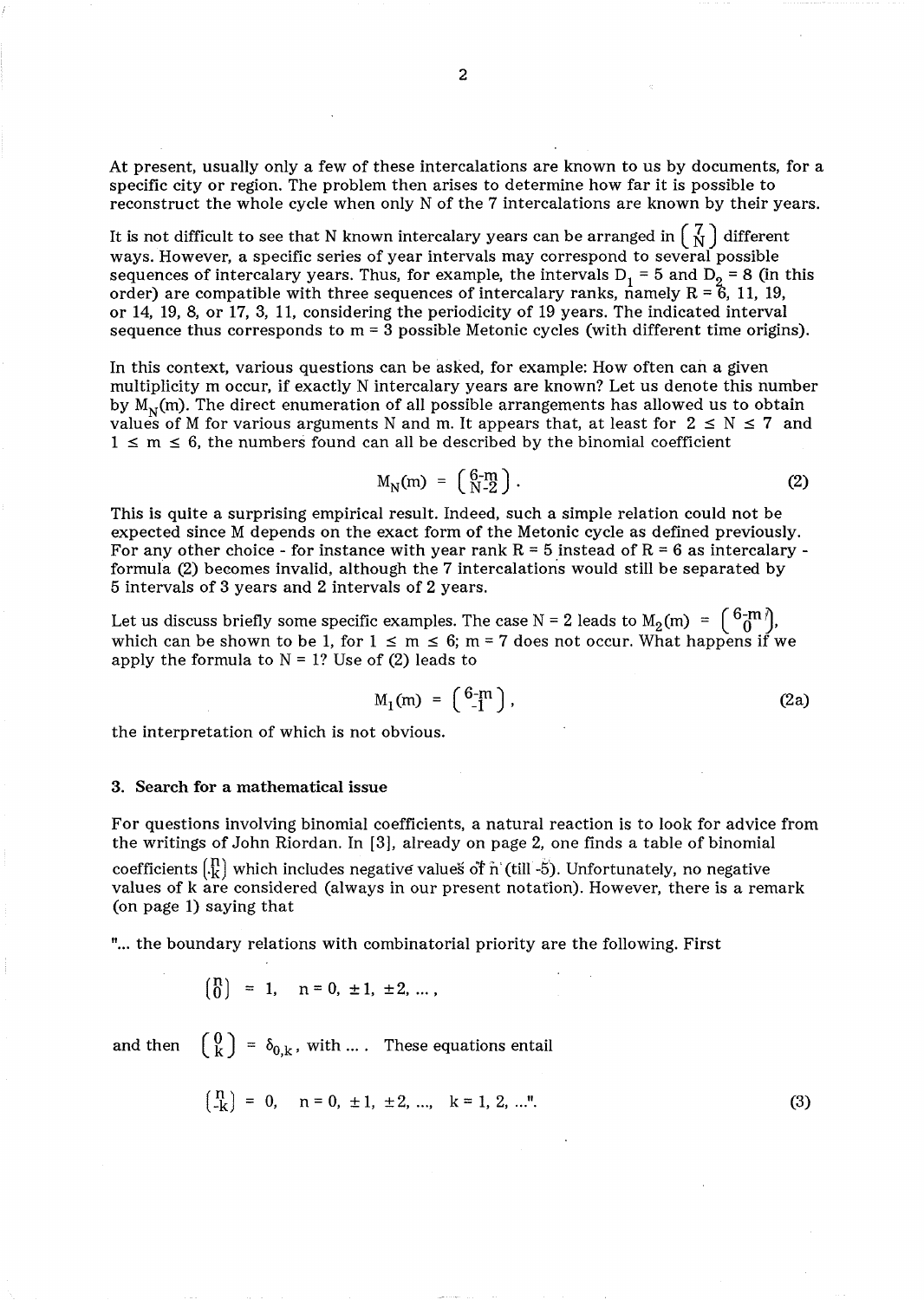This ''boundary convention" is repeated below the inserted table of binomial coefficients. This seems to imply that all coefficients of the form  $\begin{bmatrix} -n \\ -k \end{bmatrix}$ , with n, k > 0, vanish - and would explain why they are not listed.

However, something is strange. From our practical example given above, and specifically for  $M_1(m)$ , we would expect that  $\begin{pmatrix} -n \\ -1 \end{pmatrix}$  is equal to zero only for  $n > 1$ , but that  $\begin{pmatrix} -1 \\ -1 \end{pmatrix} = 1$ .

Indeed, if only a single intercalary year is known  $(N = 1)$ , it may have any of the 7 possible ranks. Since each rank corresponds to another sequence of intercalary years, we are in the situation  $m = 7$ ; other values of  $m$  are excluded.

In addition, this expectation is in line with a formula which the same author gave previously in [4] (on page 5), namely that

$$
\begin{pmatrix} -n \\ -k \end{pmatrix} = (-1)^{n-k} \begin{pmatrix} k-1 \\ n-1 \end{pmatrix}.
$$
 (4)

This expression can be easily derived and has in fact been known for a long time. We also find it for example in [1], the original edition of which goes back to 1939. The conclusion must be that (3) is due to an oversight and should be corrected. This then allows us to extend the table in [3] to negative arguments. The results are assembled in Table 1.

### 4. Some final remarks

a) A careful look at Table 1 shows that the basic recurrence

$$
\begin{pmatrix} n \\ k \end{pmatrix} = \begin{pmatrix} n-1 \\ k \end{pmatrix} + \begin{pmatrix} n-1 \\ k-1 \end{pmatrix} \tag{5a}
$$

Ĭ

still holds for all positive or negative integers n and k, but not for  $n = k = 0$ . In addition, for  $n < 0$  the binomial coefficients may be negative. In order to be applicable to any argument, (5a) has to be generalized to

$$
\begin{pmatrix} n \\ k \end{pmatrix} = \begin{pmatrix} n-1 \\ k \end{pmatrix} + \begin{pmatrix} n-1 \\ k-1 \end{pmatrix} - \delta_{n,0} \delta_{k,0} . \tag{5b}
$$

This is certainly an unexpected result.

b) Some special cases may be worth mentioning. Thus

$$
\begin{pmatrix} n \\ k \end{pmatrix} = 1 \quad \text{whenever} \quad k = n \quad \text{or} \quad k = 0. \tag{6}
$$

$$
{n \choose k} = 0 \quad \text{if,} \quad \text{for} \quad n \ge 0, \quad k < 0 \quad \text{or} \quad k > n \tag{7}
$$
\n
$$
\text{or,} \quad \text{for} \quad n < 0, \quad \text{if} \quad n < k < 0.
$$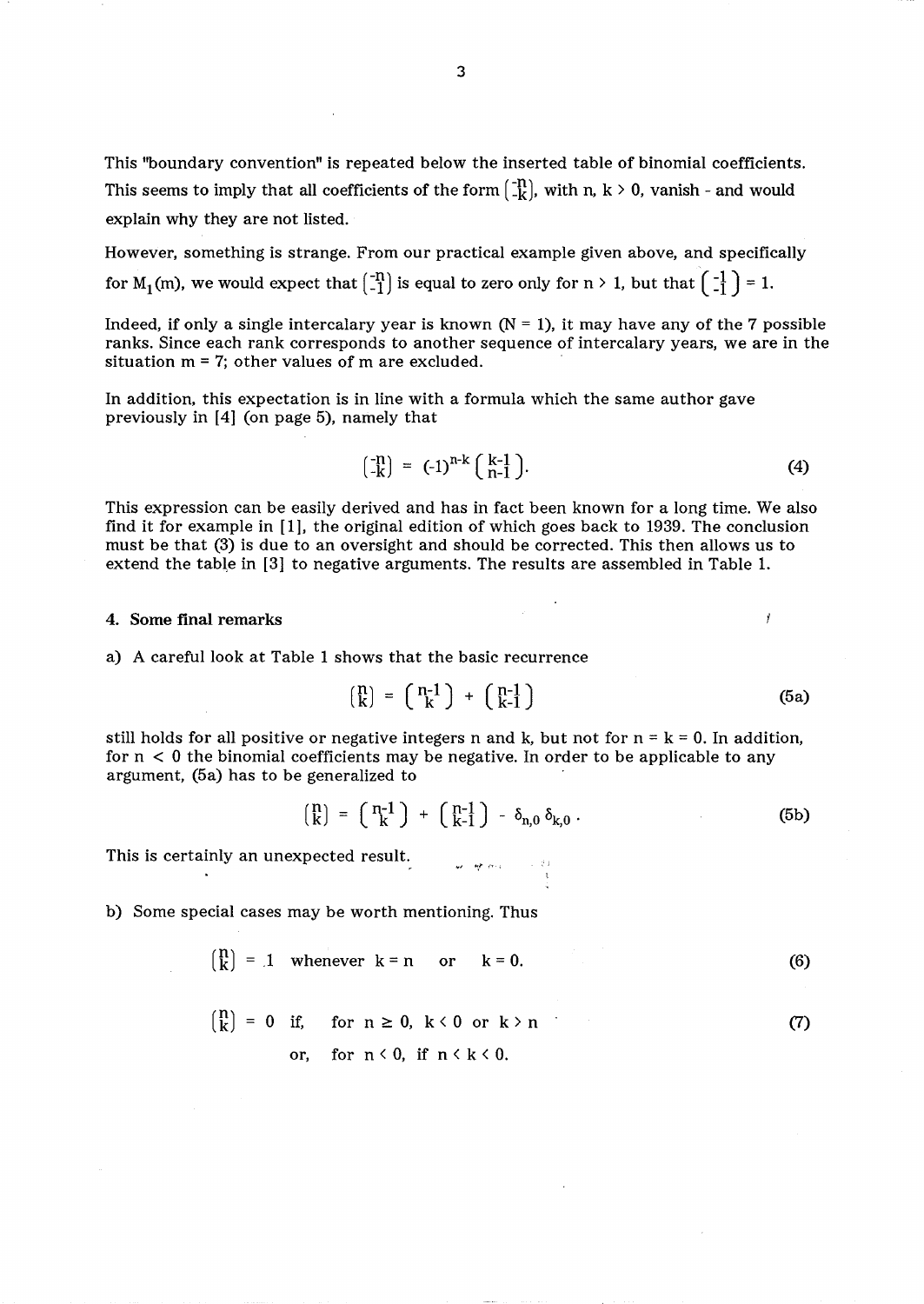|                  | $k=-8$         | $-7$         | $-6$            | $-5$                                                   | $-4$     | $-3$         | $-2$ | $-1$ | $\bf{0}$     |                        | $\boldsymbol{2}$ | 3              | 4               | $\overline{5}$ | $\bf 6$          | $\mathbf 7$ | 8            |
|------------------|----------------|--------------|-----------------|--------------------------------------------------------|----------|--------------|------|------|--------------|------------------------|------------------|----------------|-----------------|----------------|------------------|-------------|--------------|
| $n=-8$           | 1              |              |                 |                                                        |          |              |      |      | 1            | $-8$                   | 36               | $-120$         | 330             | $-792$         |                  | 1716 -3432  | 6435         |
| $-7$             | $-7$           | 1            |                 |                                                        |          |              |      |      |              | $-7$                   | 28               | $-84$          | 210             | $-462$         |                  | 924 -1716   | 3003         |
| $-6$             | 21             | $-6$         | $\mathbf 1$     |                                                        |          |              |      |      | 1            | $-6$                   | 21               | $-56$          | 126             | $-252$         | 462              | $-792$      | 1287         |
| $-5$             | $-35$          | 15           | $-5$            | 1                                                      |          |              |      |      | 1            | $-5$                   | 15               | $-35$          | 70              | $-126$         | 210              | $-330$      | 495          |
| $-4$             | 35             | $-20$        | 10              | $-4$                                                   | 1        |              |      |      | 1            | $-4$                   | 10               | $-20$          | 35              | $-56$          | 84               | $-120$      | 165          |
| $-3$             | $-21$          | 15           | $-10$           | $6\phantom{.}$                                         | $-3$     | 1            |      |      | 1            | $-3$                   | $6\phantom{.}6$  | $-10$          | 15              | $-21$          | 28               | $-36$       | 45           |
| $-2$             | $\overline{7}$ | $-6$         | $5\phantom{.0}$ | $-4$                                                   | $\bf{3}$ | $-2$         |      |      | 1            | $-2$                   | 3                | $-4$           | $\mathbf{5}$    | $-6$           | $\boldsymbol{7}$ | $-8$        | 9            |
| $-1$             | $-1$           | $\mathbf{1}$ | $-1$            | $\mathbf{1}$<br>x                                      | $-1$     | $\mathbf{1}$ | $-1$ | 1    | $\mathbf{1}$ | $-1$                   | $\mathbf{1}$     | $-1$           | $\mathbf{1}$    | $^{\rm -1}$    | $\mathbf{1}$     | $-1$        | $\mathbf{1}$ |
| $\bf{0}$         |                |              |                 | -1,                                                    |          |              |      |      |              |                        |                  |                |                 |                |                  |             |              |
| $\mathbf{1}$     |                |              |                 |                                                        |          |              |      |      | 1            | $\mathbf{1}$           |                  |                |                 |                |                  |             |              |
| $\overline{2}$   |                |              |                 | $\chi = \frac{1}{2} \omega_0 - \frac{1}{2} \omega_0^2$ |          |              |      |      | $\mathbf{1}$ | $\boldsymbol{2}$<br>G. | $\mathbf{1}$     |                |                 |                |                  |             |              |
| $\boldsymbol{3}$ |                |              |                 |                                                        |          |              |      |      |              | $\mathbf{3}$           | $\boldsymbol{3}$ | $\mathbf{1}$   |                 |                |                  |             |              |
| $\bf{4}$         |                |              |                 |                                                        |          |              |      |      | 1            | $\boldsymbol{4}$       | $\bf 6$          | $\overline{4}$ | 1               |                |                  |             |              |
| 5                |                |              |                 |                                                        |          |              |      |      | 1            | $5\overline{)}$        | 10               | 10             | $\overline{5}$  | $\mathbf{1}$   |                  |             |              |
| $6\phantom{.}6$  |                |              |                 |                                                        |          |              |      |      | 1            | $6\phantom{.}6$        | 15               | 20             | 15              | $\bf 6$        |                  |             |              |
| $\overline{7}$   |                |              |                 |                                                        |          |              |      |      |              | $\overline{7}$         | 21               | 35             | 35              | 21             | 7                |             |              |
| 8                |                |              |                 |                                                        |          |              |      |      |              | 8                      | 28               | 56             | 70 <sup>7</sup> | 56             | 28               | 8           |              |

Table 1: Some numerical values of the generalized binomial coefficients  $\begin{pmatrix} n \\ k \end{pmatrix}$ ,

for  $|n|$ ,  $|k| \leq 8$ . Blanks indicate vanishing values.